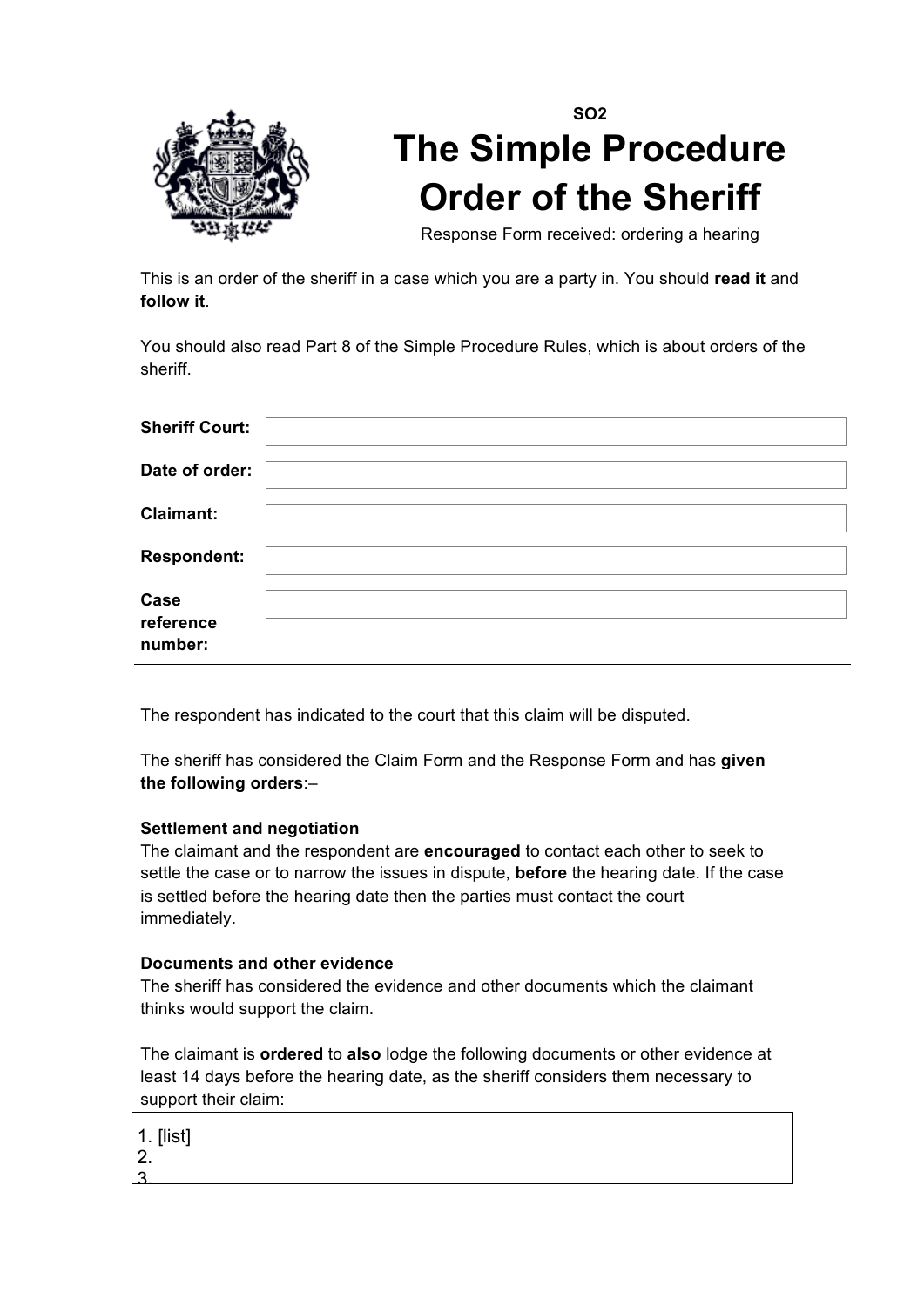The claimant is **ordered** not to lodge the following documents or other evidence, as the sheriff considers them unnecessary to support the claim:

1. [list]

2.

3.

The sheriff has considered the evidence and other documents which the respondent thinks would support the response.

The respondent is **ordered** to **also** lodge the following documents or other evidence at least 14 days before the hearing date, as the sheriff considers them necessary to support their response:

1. [list] 2. 3.

The respondent is **ordered** not to lodge the following documents or other evidence, as the sheriff considers them unnecessary to support the response:

1. [list] 2.

3.

Both parties are **ordered** to bring two copies of every document that is lodged to the hearing.

## **Clarification**

The claimant is **ordered** to write to the court and to the respondent at least **14 days** before the hearing date to clarify these issues:

1. [list] 2.

3.

The respondent is **ordered** to write to the court and to the claimant at least **14 days** before the hearing date to clarify these issues:

1. [list]

2. 3.